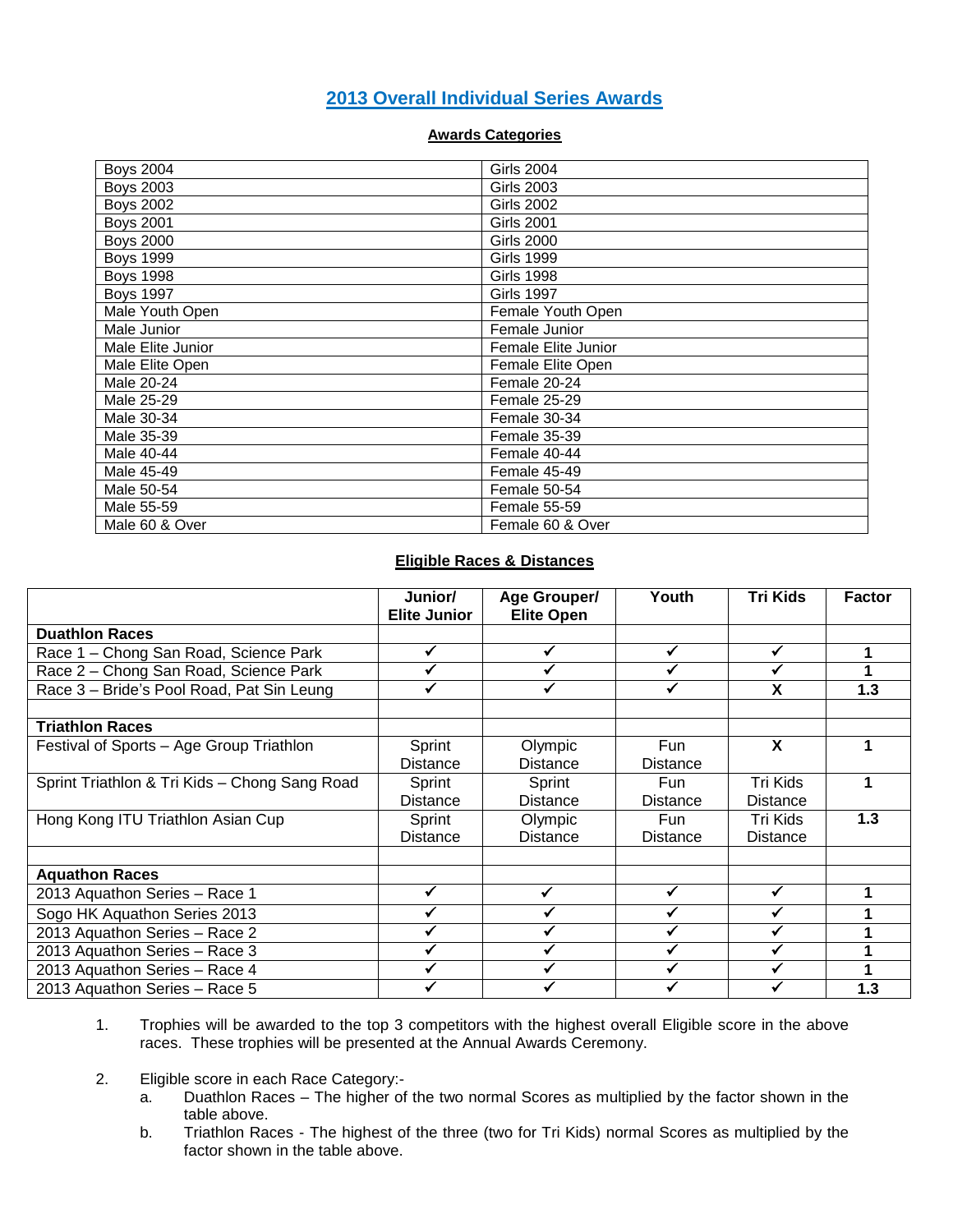- c. Aquathon Races Best three normal Scores obtained from each race multiplied by the factor shown in the table above.
- 3. In the event only one Duathlon Race was held for whatever reason, only athletes who obtained a score (as multiplied by the factor) from that race will be eligible for the Overall Individual Series Award.
- 4. In the event only one Triathlon Race was held for whatever reason, only athletes who obtained a score (as multiply by the factor) from that race will be eligible for the Overall Individual Series Award.
- 5. In the event only three Aquathon Race were held for whatever reason, only athletes who obtained scores (as multiply by the factor) from those races will be eligible for the Overall Individual Series Award.
- 6. Athletes must participate and finish in at least one Duathlon Race & one Triathlon Race & three Aquathon races to be eligible for the Overall Individual Series Award. However, there will no longer be an Overall Individual Series Award this year if no Duathlon or Triathlon Race or less than two Aquathon Races beheld for whatever reason.
- 7. In the event one or more participants having the same overall Eligible score, the participants who finished with a higher position in the 2013 Hong Kong ITU Triathlon Asian Cup will rank in front of the other.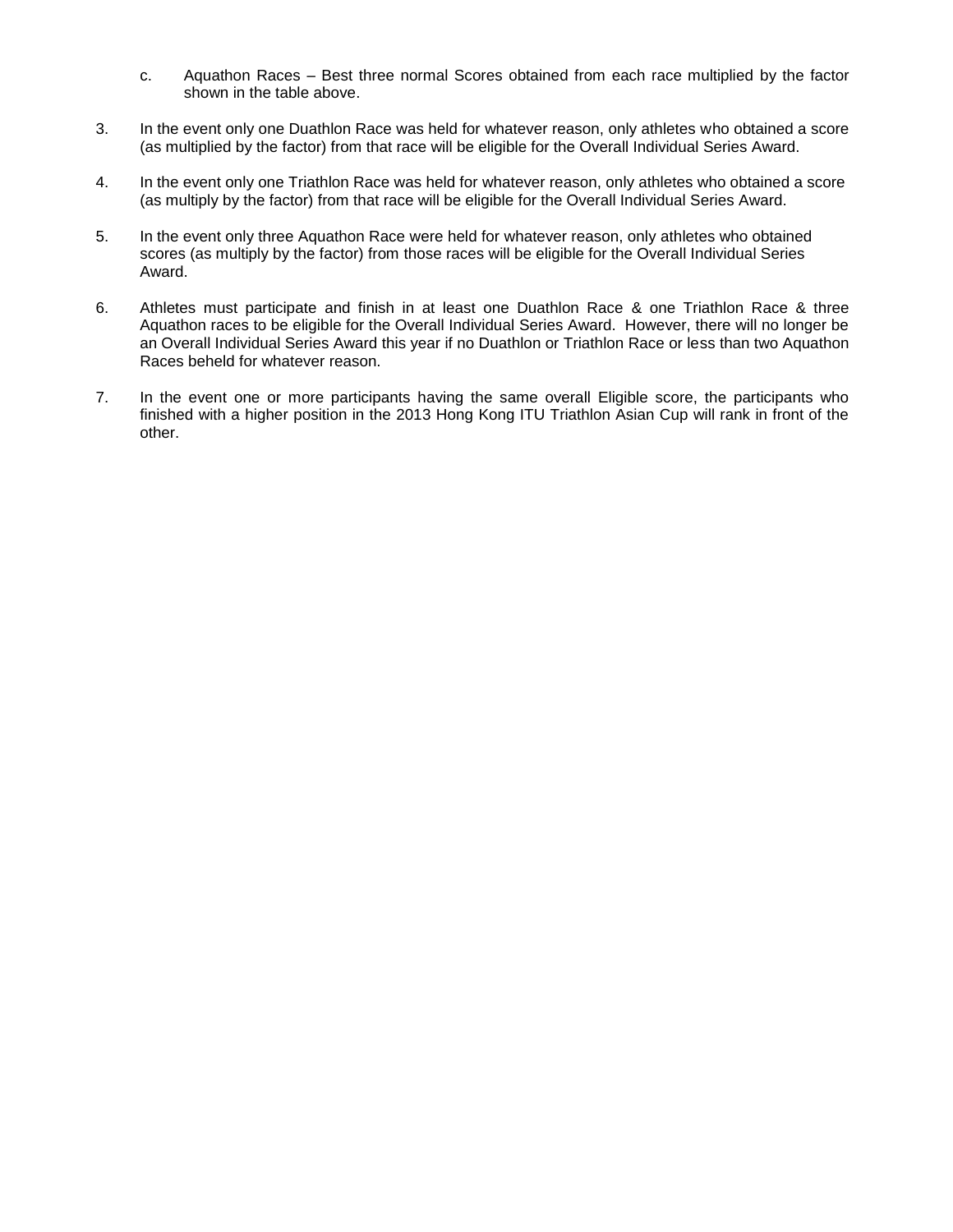# **2013** 全年個人聯賽獎

# 獎項組別

| 男子 2004    | 女子 2004    |
|------------|------------|
| 男子 2003    | 女子 2003    |
| 男子 2002    | 女子 2002    |
| 男子 2001    | 女子 2001    |
| 男子 2000    | 女子 2000    |
| 男子 1999    | 女子 1999    |
| 男子 1998    | 女子 1998    |
| 男子 1997    | 女子 1997    |
| 男子少年公開組    | 女子少年公開組    |
| 男子青年組      | 女子青年組      |
| 男子精英青年組    | 女子精英青年組    |
| 男子精英公開組    | 女子精英公開組    |
| 男子 20-24 組 | 女子 20-29 組 |
| 男子 25-29 組 | 女子 30-39 組 |
| 男子 30-34 組 | 女子 40-49 組 |
| 男子 35-39 組 | 女子50或以上組   |
| 男子 40-44 組 |            |
| 男子 45-49 組 |            |
| 男子 50-54 組 |            |
| 男子 55-59 組 |            |
| 男子60或以上組   |            |

### 認可賽事及距離

|                         | 青年組/                 | 分齡組/         | 少年組          | 小鐵人   | 倍數  |
|-------------------------|----------------------|--------------|--------------|-------|-----|
|                         | 精英青年組                | 精英公開組        |              |       |     |
| 陸上兩項鐵人賽                 |                      |              |              |       |     |
| 比賽1-科學園創新路              | ✔                    | ✔            | ✓            | ✓     | 1   |
| 比賽2-科學園創新路              |                      | ✓            | ✓            | ✓     |     |
| 比賽3-八仙嶺新娘潭路             |                      | ✓            | ✓            | X     | 1.3 |
| 三項鐵人賽                   |                      |              |              |       |     |
| 體育節 – 分齡組三項鐵人賽          | 半奧運距離                | 奧運距離         | 繽紛距離         | 小鐡人距離 | 1   |
| 半奧運距離及小鐵人賽 - 創新路        | 半奧運距離                | 半奧運距離        | 繽紛距離         | 小鐡人距離 | 1   |
| 香港ITU三項鐵人亞洲盃            | 半奧運距離                | 奧運距離         | 繽紛距離         | 小鐡人距離 | 1.3 |
| 水陸兩項鐵人賽                 |                      |              |              |       |     |
| 2013 水陸兩項鐵人聯賽 - 比賽 1    | ✓                    | ✓            | ✓            | ✓     |     |
| 崇光香港水陸兩項鐵人賽 2013        | $\checkmark$         | ✔            | ✓            | ✓     |     |
| 2013 水陸兩項鐵人聯賽<br>比賽2    |                      | ✓            | ✓            | ✓     |     |
| 2013 水陸兩項鐵人聯賽 -<br>比賽3  | $\tilde{\mathbf{v}}$ | $\checkmark$ | $\checkmark$ | ✓     | 1   |
| 2013 水陸兩項鐵人聯賽 -<br>比賽 4 | ✔                    | ✔            | $\checkmark$ | ✓     | 1   |
| 2013 水陸兩項鐵人聯賽 -<br>比賽 5 |                      | ✓            | ✓            | ✓     | 1.3 |

1. 各組別最高分的三名運動員將獲頒發聯賽獎盃,獎項將於週年頒獎禮中頒發。

2. 每個賽事組別認可計算辦法如下:

a. 陸上兩項鐵人賽 – 計算以上圖表兩場認可賽事得分 (乘以倍數後) 較高一場的成績